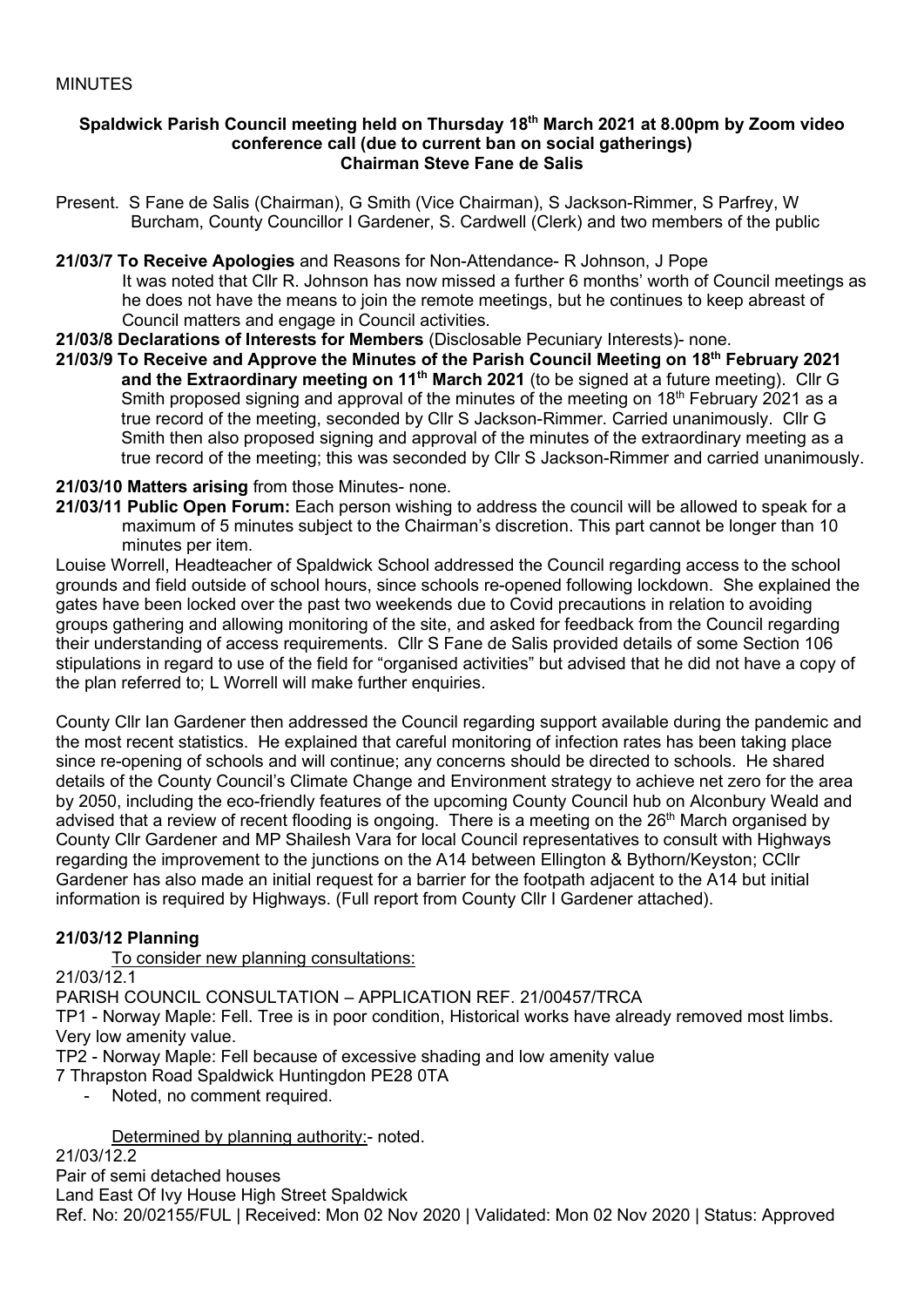# 21/03/12.3

[Ground Floor rear extension with flat roof and pitched roof eaves feature.](https://publicaccess.huntingdonshire.gov.uk/online-applications/applicationDetails.do?keyVal=QHDA7DIK0HH00&activeTab=summary) Stanwell House 4 Thrapston Road Spaldwick Huntingdon PE28 0TA Ref. No: 20/01892/HHFUL | Received: Fri 25 Sep 2020 | Validated: Wed 21 Oct 2020 | Status: Approved

# **21/03/13 Finance**

21/03/13.1 To note: Account balance at 09.03.21: £73,435.78- noted.

- 21/03/13.2 Update from Clerk regarding bid for Huntingdonshire District Council's next Community Infrastructure Levy (CIL) funding round and the necessary paperwork- The Council has been successful in their bid for £15,000 towards creating an area of hardstanding at the village allotments. The Clerk advised that a draft grant contract, planning permission documents and overall budget costs are to be submitted and then a grant contract will be prepared for Spaldwick Parish Council.
- 21/03/13.3 Update regarding viewing access for the Clerk for the bank accounts- no further update.
- 21/03/13.4 To note: Precept confirmation letter- noted.
- 21/03/13.5 To discuss renewal of CAPALC annual subscription (due 1<sup>st</sup> April) (£288.87) with optional Data Protection Officer Scheme for a further £50- Following discussions Cllr S Fane de Salis proposed renewal of the annual subscription without the additional DPO scheme; this was seconded by Cllr W Burcham and carried unanimously.

### **Expenditure for approval 18th March 2021:**

- 21/03/13.6 Clerk's wages (Feb-Mar): **£305.52** (S.Cardwell: £305.52, HMRC £0.00)- Cllr S Parfrey proposed payment, seconded by Cllr S Jackson-Rimmer and carried unanimously.
- 21/03/13.7 Grass-cutting- Payment to CGM for first cut of the season (w/c 15/03/21): **£200 + VAT** Cllr S Fane de Salis confirmed the first cut had been completed earlier in the day and to a good standard so proposed payment; this w as seconded by Cllr S Parfrey and carried unanimously.
- 21/03/13.8 Total Energy invoices (Accounts 3006069330 & 3006069341)- Clerk awaiting confirmation- Clerk confirmed no documents issued since January but Total have confirmed the account is up to-date.

### **21/03/14 Assets – Provision/Maintenance**

- 21/03/14.1 Monthly Ferriman Road Play Area's Inspection- Cllr S Fane de Salis confirmed the monthly inspection has been completed and everything is ok; the replacement caps are still to be fitted.
- 21/03/14.2 Update regarding the village noticeboard which has been damaged- Cllr S Fane de Salis updated the Council that Cllr R Johnson will collect the damaged board and attempt to refit it; he will advise if this cannot be done and a replacement is required.
- 21/03/14.3 To discuss email detailing conservation concerns raised by The War Memorials Trust- Cllr G Smith updated the Council on previous actions in relation to the War memorial and that although it is beyond repair, it is grade two listed and must remain in place. Following discussions, it was agreed that Cllr G Smith create and circulate a proposed response detailing the issues.

### **21/03/15 Highways, footpaths, byways, gritting bin, trees, etc.**

- 21/03/15.1 Progress update regarding funding for signs to prevent motorcyclists using byways during winter Months- - no further update.
- 21/03/15.2 Update regarding additional Bus stop on Stow Rd.- deferred pending the trial of 'ordering' buses and current pandemic restrictions- no further update.
- 21/03/15.3 MVAS Flashing Speed Sign- update from Clerk regarding moveable post and NAL sockets Order- Clerk advised Joe Hudson of Highways is still awaiting a lamppost fixing quote in order to supply full costings for consideration by the Council.
- 21/03/15.4 Update regarding footpath reports received from M. Ager- Footpath 16- Stile missing allowing unrestricted entry to A14 East bound carriageway- noted, the report has been logged.
- 21/03/15.5 To discuss the ongoing issue of a missing stile (resulting in a blocked path or escaped horses) raised twice with the County Council footpaths coordinator to establish a way of moving forward- The County Council have written to the landowner requesting resolution of the issue and closed the report. Following discussions, it was agreed that Cllr S Fane de Salis would speak with the landowners and report back to the next meeting.
- 21/03/15.6 To note: A fault report has been raised with Highways regarding the damage the village green has suffered due to the recent roadworks- noted.
- 21/03/15.7 To note: The issue of the overflowing bin on Royston Avenue has been reported to Huntingdonshire District Council- noted.